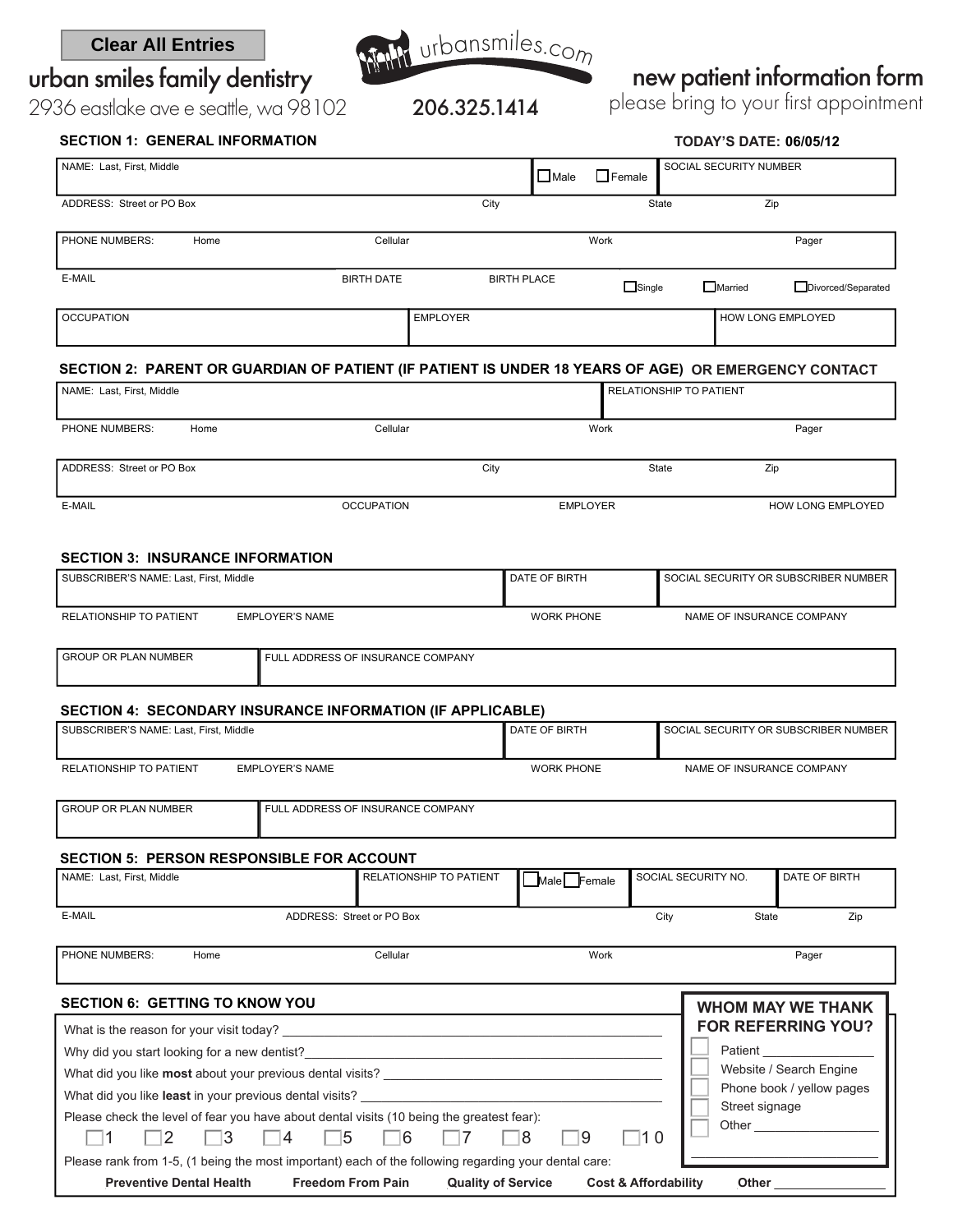

5.325.1414

medical / dental history form

please be accurate and thorough

2936 eastlake ave e seattle, wa 98102

Although dental personnel primarily treat the area in and around your mouth, your mouth is a part of your entire body. Health problems that you may following questions. have, or medication that you may be taking, could have an important interrelationship with the dentistry you will receive. Thank you for answering the

| Are you under a physician's care now? $( )$ Yes<br>If yes, please explain:<br>$( )$ No<br>Have you ever been hospitalized or had a major operation? $\bigcirc$ Yes<br>If yes, please explain:<br>$($ )<br>No<br>Have you ever had a serious head or neck injury? $($ $)$ Yes $($ $)$<br>If yes, please explain:<br>No<br>Are you taking any medications, pills, or drugs? $($ $)$ Yes $($ $)$<br>If yes, please explain:<br>No<br>Do you take, or have you taken, Phen-Fen or Redux? $( )$ Yes<br>No<br>$($ )<br>Are you on a special diet? $( )$ Yes<br>No<br>$($ )<br>Do you use tobacco? $( )$ Yes<br>$($ )<br>No<br>Do you use controlled substances? $( )$ Yes<br>$( )$ No<br>Women: Are you<br>Taking oral contraceptives? $\bigcirc$ Yes $\bigcirc$ No<br>Pregnant/Trying to get pregnant?<br>$()$ Yes $()$ No<br>Nursing?<br>() Yes() No<br>Are you allergic to any of the following?<br>Penicillin<br>Aspirin<br>Codeine<br>Local Anesthetics<br>Acrylic<br>Metal<br>Latex<br>Other<br>If yes, please explain:                                                                                                                                                                                                                                                                                                                                                                                                                                                                                                                                                                                                                                                                                                                                                                                                                                                                                                                                                                                                                                                                                                                                                                                                                                                                                                                                                                                                                                                                                                                                                                                                                                                                                                                                                                                                                                                                                                                                                                                                                                                                                                                                    |
|------------------------------------------------------------------------------------------------------------------------------------------------------------------------------------------------------------------------------------------------------------------------------------------------------------------------------------------------------------------------------------------------------------------------------------------------------------------------------------------------------------------------------------------------------------------------------------------------------------------------------------------------------------------------------------------------------------------------------------------------------------------------------------------------------------------------------------------------------------------------------------------------------------------------------------------------------------------------------------------------------------------------------------------------------------------------------------------------------------------------------------------------------------------------------------------------------------------------------------------------------------------------------------------------------------------------------------------------------------------------------------------------------------------------------------------------------------------------------------------------------------------------------------------------------------------------------------------------------------------------------------------------------------------------------------------------------------------------------------------------------------------------------------------------------------------------------------------------------------------------------------------------------------------------------------------------------------------------------------------------------------------------------------------------------------------------------------------------------------------------------------------------------------------------------------------------------------------------------------------------------------------------------------------------------------------------------------------------------------------------------------------------------------------------------------------------------------------------------------------------------------------------------------------------------------------------------------------------------------------------------------------------------------------------------------------------------------------------------------------------------------------------------------------------------------------------------------------------------------------------------------------------------------------------------------------------------------------------------------------------------------------------------------------------------------------------------------------------------------------------------------------------------------|
| Do you have, or have you had, any of the following?                                                                                                                                                                                                                                                                                                                                                                                                                                                                                                                                                                                                                                                                                                                                                                                                                                                                                                                                                                                                                                                                                                                                                                                                                                                                                                                                                                                                                                                                                                                                                                                                                                                                                                                                                                                                                                                                                                                                                                                                                                                                                                                                                                                                                                                                                                                                                                                                                                                                                                                                                                                                                                                                                                                                                                                                                                                                                                                                                                                                                                                                                                        |
| ( ) Yes ( ) No<br><b>AIDS/HIV Positive</b><br><b>Cortisone Medicine</b><br>( ) Yes ( ) No<br>Hemophilia<br>( ) Yes ( ) No<br><b>Renal Dialysis</b><br>()Yes()No<br>$Yes \bigcirc$ No<br>$\bigcirc$ Yes $\bigcirc$ No<br>Yes $\bigcirc$ No<br>Yes() No<br><b>Rheumatic Fever</b><br>Alzheimer's Disease<br><b>Diabetes</b><br><b>Hepatitis A</b><br>$\bigcirc$ Yes $\bigcirc$ No<br>Yes() No<br>Yes() No<br>Drug Addiction<br>Hepatitis B or C<br>Yes() No<br>( )<br>Rheumatism<br>Anaphylaxis<br>$Yes$ No<br>$\bigcirc$ Yes $\bigcirc$ No<br>$\bigcirc$ Yes $\bigcirc$ No<br>Yes() No<br>Easily Winded<br>Herpes<br><b>Scarlet Fever</b><br>$($ )<br>Anemia<br>Yes() No<br>Yes() No<br>Emphysema<br>()Yes()No<br><b>High Blood Pressure</b><br>() Yes() No<br>Shingles<br>$($ )<br>Angina<br>Yes() No<br>( )Yes ( )No<br>( ) Yes ( ) No<br>Yes() No<br>Epilepsy or Seizures<br>Sickle Cell Disease<br>Arthritis/Gout<br>Hives or Rash<br>$($ )<br>Yes $\bigcirc$ No<br>Yes() No<br><b>Excessive Bleeding</b><br>( ) Yes ( ) No<br>() Yes () No<br>Sinus Trouble<br>( )<br><b>Artificial Heart Valve</b><br>Hypoglycemia<br>$Yes$ No<br>$()$ Yes $()$ No<br>()Yes()No<br>Irregular Heartbeat<br>$()$ Yes $()$ No<br>Spina Bifida<br>Artificial Joint<br><b>Excessive Thirst</b><br>Yes() No<br>Fainting Spells/Dizziness ◯ Yes ◯ No<br>Stomach/Intestinal Disease () Yes () No<br>Kidney Problems<br>( )Yes ( )No<br>Asthma<br>$\bigcirc$ Yes $\bigcirc$ No<br>Yes() No<br>()Yes()No<br>()Yes()No<br><b>Blood Disease</b><br>Frequent Cough<br>Leukemia<br>Stroke<br>Yes() No<br>$\bigcirc$ Yes $\bigcirc$ No<br>( )Yes ( )No<br>Swelling of Limbs<br>Yes() No<br><b>Blood Transfusion</b><br><b>Frequent Diarrhea</b><br>Liver Disease<br>( )<br>( ) Yes ( ) No<br>( ) Yes ( ) No<br>$()$ Yes $()$ No<br><b>Thyroid Disease</b><br>( ) Yes ( ) No<br><b>Breathing Problem</b><br>Frequent Headaches<br>Low Blood Pressure<br>$Yes$ No<br>$\bigcirc$ Yes $\bigcirc$ No<br>Yes $\bigcirc$ No<br><b>Genital Herpes</b><br>( ) Yes ( ) No<br>Tonsillitis<br><b>Bruise Easily</b><br>Lung Disease<br>( )<br>Yes() No<br>( )Yes ( )No<br>Mitral Valve Prolapse () Yes () No<br>Yes() No<br>Cancer<br>Glaucoma<br>Tuberculosis<br>$($ )<br>$Yes$ No<br>( ) Yes ( ) No<br>Hay Fever<br>()Yes()No<br>()Yes()No<br>Chemotherapy<br>Pain in Jaw Joints<br><b>Tumors or Growths</b><br>Yes() No<br>() Yes () No<br>()Yes()No<br>Parathyroid Disease () Yes () No<br><b>Chest Pains</b><br><b>Heart Attack/Failure</b><br><b>Ulcers</b><br>$\bigcirc$ Yes $\bigcirc$ No<br>Cold Sores/Fever Blisters ◯ Yes ◯ No<br>$\bigcap$ Yes $\bigcirc$ No<br>Psychiatric Care<br>()Yes()No<br><b>Heart Murmur</b><br><b>Venereal Disease</b><br>Yes $\bigcirc$ No<br>Congenital Heart Disorder () Yes () No<br>( ) Yes ( ) No<br>Radiation Treatments () Yes () No<br><b>Heart Pace Maker</b><br><b>Yellow Jaundice</b><br>Yes()<br>No<br>$\bigcirc$ Yes $\bigcirc$ No<br>Recent Weight Loss $\bigcirc$ Yes $\bigcirc$ No<br>Convulsions<br><b>Heart Trouble/Disease</b><br>Have you ever had any serious illness not listed above? $($ $)$ Yes $($ $)$ No If yes, please explain: |
| Comments:                                                                                                                                                                                                                                                                                                                                                                                                                                                                                                                                                                                                                                                                                                                                                                                                                                                                                                                                                                                                                                                                                                                                                                                                                                                                                                                                                                                                                                                                                                                                                                                                                                                                                                                                                                                                                                                                                                                                                                                                                                                                                                                                                                                                                                                                                                                                                                                                                                                                                                                                                                                                                                                                                                                                                                                                                                                                                                                                                                                                                                                                                                                                                  |
| To the best of my knowledge, the questions on this form have been accurately answered. I understand that providing incorrect information can be<br>dangerous to my (or patient's) health. It is my responsibility to inform the dental office of any changes in medical status.                                                                                                                                                                                                                                                                                                                                                                                                                                                                                                                                                                                                                                                                                                                                                                                                                                                                                                                                                                                                                                                                                                                                                                                                                                                                                                                                                                                                                                                                                                                                                                                                                                                                                                                                                                                                                                                                                                                                                                                                                                                                                                                                                                                                                                                                                                                                                                                                                                                                                                                                                                                                                                                                                                                                                                                                                                                                            |

SIGNATURE OF PATIENT, PARENT, or GUARDIAN  $\blacklozenge$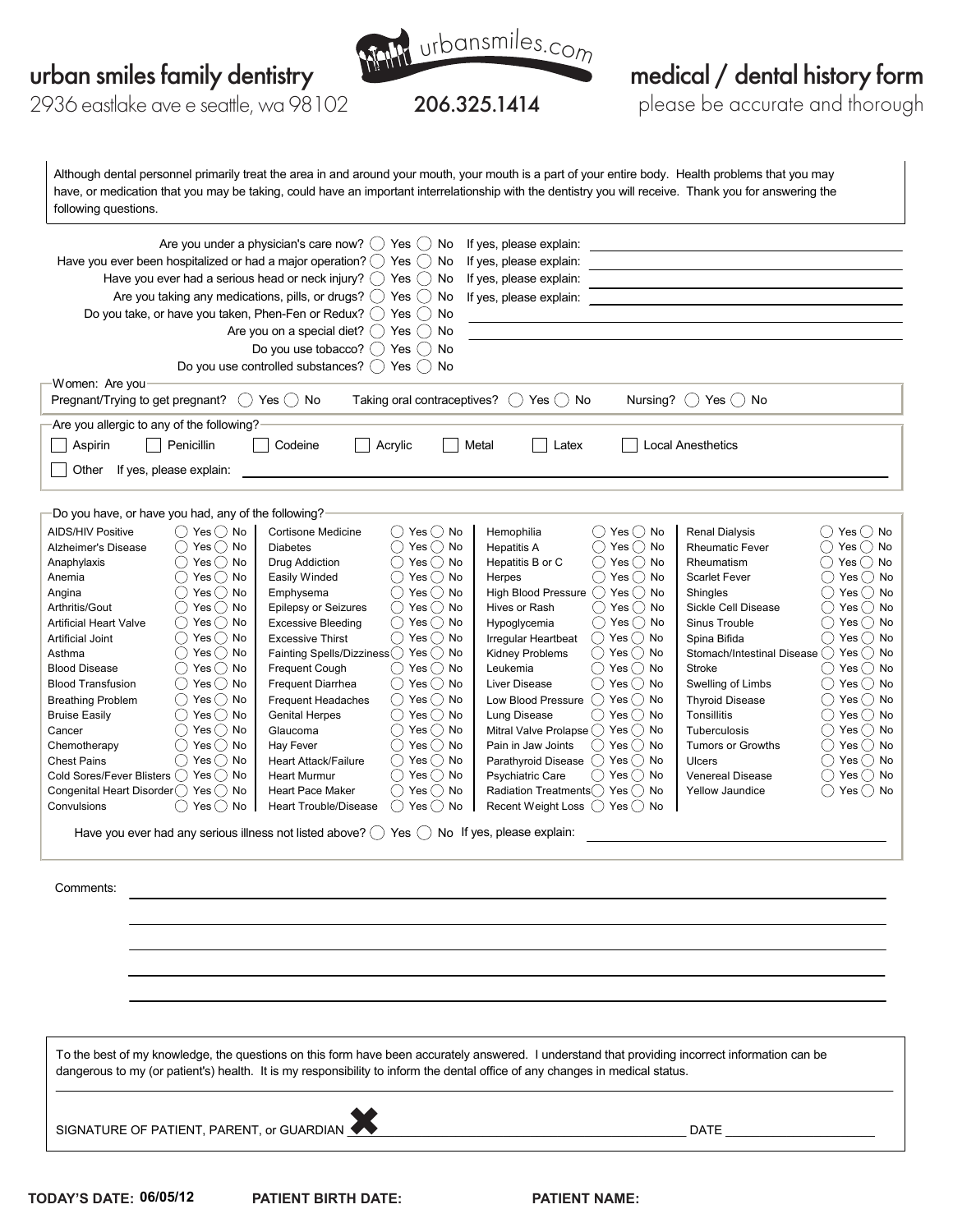

### notice of information practices and patient acknowledgement

2936 eastlake ave e seattle, wa 98102 **206.325.1414** 

The Health Insurance Portability and Accountability Act of 1996 (HIPAA) is a federal program that requires that all medical records and other individually identifiable health information used or disclosed by us in any form, whether electronically, on paper, or orally are kept properly confidential. This Act gives you, the patient, significant new rights to understand and control how your health information is used. HIPAA provides penalties for covered entities that misuse personal health information.

As required by **HIPAA**, we have prepared this explanation of how we are required to maintain the privacy of your health information and how we may use and disclose your protected health information.

We may use and disclose your medical records only for each of the following purposes: treatment, payment, or health care operations.

- Treatment means providing, coordinating, or managing health care and related services by one or more health care providers. Examples of this would include related care and treatment services by health care providers, scheduling surgery, other exams or appointments with other providers, calling in prescriptions and refills, consultation between health care providers relating to a patient for coordination of care and physician to staff discussions for coordination of care, and the referral of a patient for health care from one health care provider to another.
- Payment means such activities as obtaining reimbursement for services, confirming coverage, billing or collection activities, related data processing, and utilization review. An example of this would be sending a bill for your visit to your insurance company for payment.
- Health care operations include the business aspects of running our practice on a daily basis, such as conducting quality assessment and improvement activities, auditing functions, cost-management analysis, and customer service. An example would be an internal quality assessment review.

Any other uses and disclosures will be made only with your written authorization. You may revoke such authorization in writing and we are required to honor and abide by that written request, except to the extent that we have already taken actions relying on your authorization.

We reserve the right to update these practices at any time. The revised notice will be posted in our patient waiting areas and you will have the opportunity to request a paper or electronic copy of the revised notice from our staff, or by accessing our website.

We may also create and distribute de-identified health information by removing all references to individually identifiable information.

We may contact you to confirm your appointments or communicate with you in connection with care management or coordination. You have the following rights with respect to your protected health information, which you can exercise by presenting a written request to us:

- The right to request restrictions on certain uses and disclosures of protected health information, including those related to disclosures to family members, other relatives, close personal friends, or any other person identified by you. We are, however, not required to agree to a requested restriction. If we do agree to a restriction, we must abide by it unless you agree in writing to revoke it.
- The right to reasonable requests to receive confidential communications of protected health information from us by alternative means or at alternative locations.
- The right to inspect and copy your protected health information.
- The right to amend your protected health information.
- The right to receive an accounting of disclosures of protected health information.
- The right to obtain a paper copy of this notice from us upon request.

#### notice of information practices patient acknowledgement

I have received and understand the practice's Notice of Information Practices written in plain language. The notice provides in detail the uses and disclosures of my protected health information that may be made by this practice, my individual rights, how I may exercise those rights, and the practice's legal duties with respect to my information.

I understand that this practice reserves the right to change the terms of its Notice of Information Practices and to make changes regarding all protected health information resident at, or controlled by, this practice. If changes to the policy occur, this practice will provide me a revised Notice of Information Practices upon request.

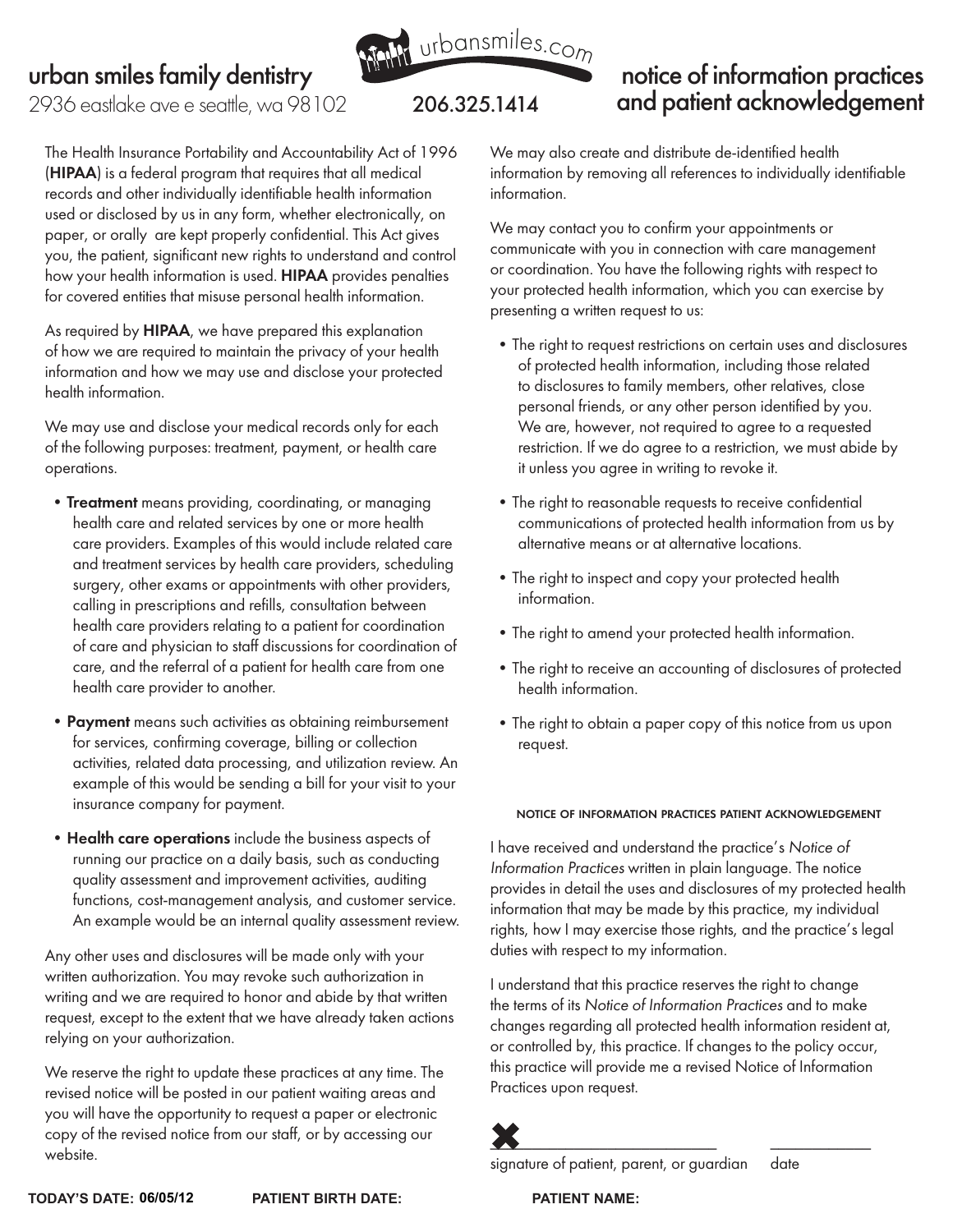2936 eastlake ave east seattle, wa 98102

Dr. Mironov and Urban Smiles Family Dentistry (collectively labeled "Dentist") agree to maintain the privacy of our patients as outlined in this HIPAA form. The Dentist takes pride in being able to extend a greater degree of privacy than is required by HIPAA, state confidentiality mandates, and common law.

Federal and State privacy laws are complex. Unfortunately, some dental offices try to find loopholes around these laws. For example, HIPAA forbids dentists from receiving money for selling lists of patients or protected health information to companies to market their products or services directly to patients without authorization. Some dental practices, though, can lawfully circumvent this limitation by having a third party perform the marketing. While personal data is never technically in the possession of the company selling its products or services, the patient can still be targeted with unwanted marketing information. Dentist believes this is improper and may not be in the patient's best interest. Accordingly, Dentist agrees not to provide any list for marketing or be paid for selling patient lists or protected health information to any party for the purpose of marketing directly to patients. Regardless of legal privacy loopholes, Dentist will never attempt to leverage its relationship with Patient by seeking Patient's consent for marketing products for others.

In consideration for treatment and the above noted patient protection, Patient agrees to refrain from directly or indirectly publishing or airing commentary upon Dentist and his practice, expertise and/or treatment unless explicitly mandated by law. Publishing is intended to include attribution by name, by pseudonym, or anonymously. Dentist has invested significant financial and marketing resources in developing the practice. In addition, Patient will not denigrate, defame, disparage, or cast aspersions upon the Dentist; and will use all reasonable efforts to prevent any member of their immediate family or acquaintance from engaging in any such activity. Published comments on web pages, blogs, and/or mass correspondence, however well intended, could severely damage Dentist's practice.

Dentist feels strongly about Patient's privacy as well as the practice's right to control its public image and privacy. Both Dentist and Patient will work to prevent the publishing or airing of commentary about the other party from being accessed via internet, blogs, or other electronic, print, or broadcast media without prior written consent.

# disclosure authorization and mutual agreement to maintain privacy With urbansmiles.com

Finally, this Agreement shall be in force and enforceable (and fully survive) for a period of the longer of (a) five years from Dentist's last date of service to Patient; or (b) three years beyond any termination of the Dentist-Patient relationship. As a matter of office policy, Dentist is requiring all patients in its practice sign the Mutual Agreement to Maintain Privacy so as to establish that any anonymous or pseudonymous publishing or airing of commentary will be covered by this agreement for all Dentist's patients.

Patient and Dentist acknowledge that breach of this Agreement may result in serious, irreparable harm. In addition to compensation for consequential damages, Patient and Dentist agree to the right of equitable relief (including but not limited to injunctive relief). Should a breach of this Agreement result in litigation, the prevailing party in the litigation shall be entitled to reasonable costs, expenses, and attorney fees associated with the litigation.

Patient has been given the opportunity to ask questions and receive satisfactory and adequate explanations.



signature of patient, parent, or guardian date

I. Mironov DDS PLLC / Urban Smiles Family Dentistry

### additional disclosure authorization

In addition to the allowable disclosures described in the Notice of Information Practices, I hereby specifically authorize disclosure of my protected health care information to the person(s) indicated below:

Any member of my immediate family \_\_\_yes \_\_\_no

Spouse \_\_\_yes \_\_\_no

Other \_\_\_\_\_\_\_\_\_\_\_\_\_\_\_\_\_\_\_\_\_\_ \_\_\_yes \_\_\_no

\_\_\_\_\_\_\_\_\_\_\_\_\_\_\_\_\_\_\_\_\_\_\_\_\_\_\_ \_\_\_\_\_\_\_\_\_\_\_\_

signature of patient, parent, or guardian date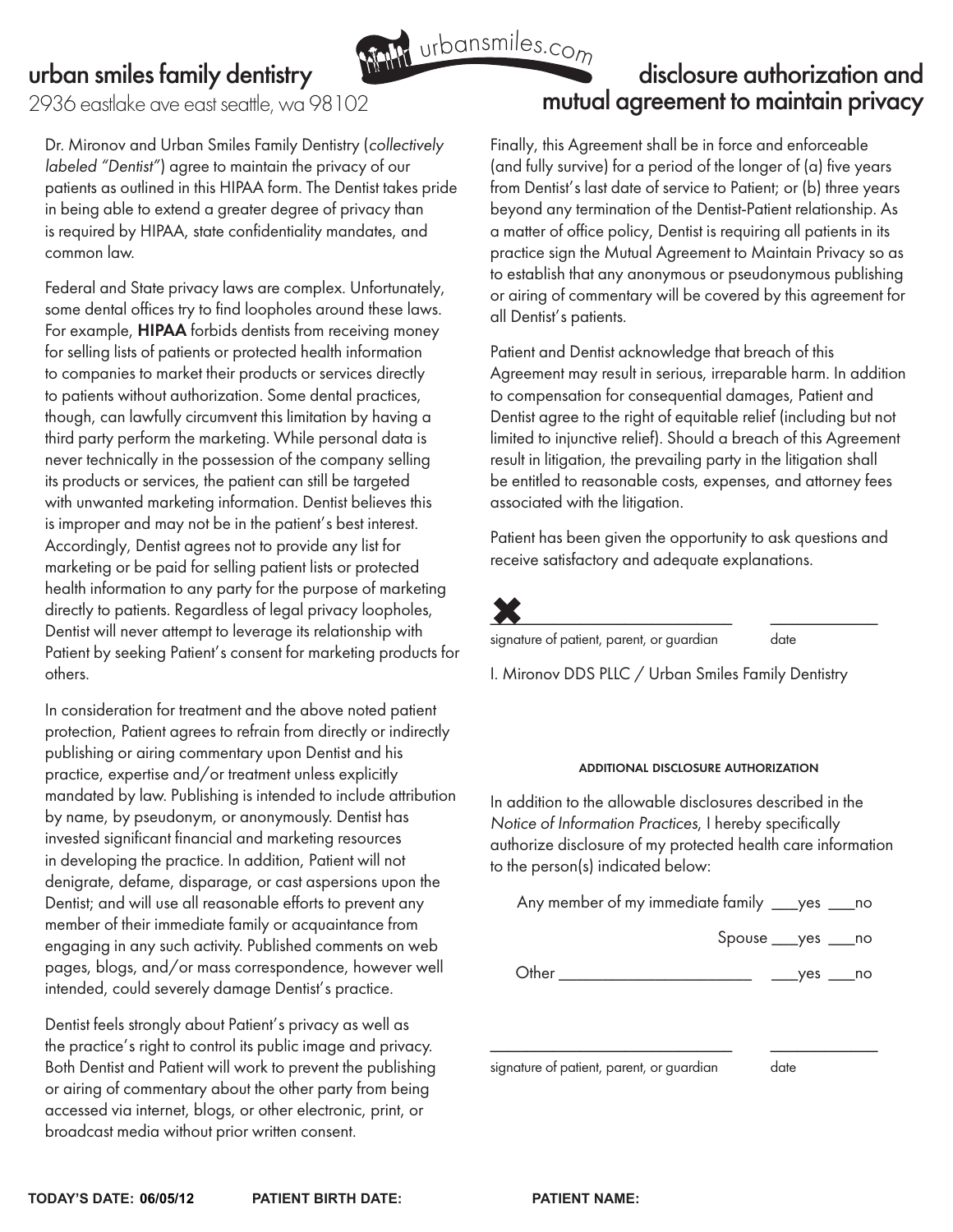

### general financial agreement and policy acknowledgements

2936 eastlake ave east seattle, wa 98102 **206.325.1414** 

#### financial agreement

It is our goal for patients to clearly understand their treatment needs, as well as their financial responsibility before treatment begins. We desire to make dental treatment affordable to all our patients.

If you have dental insurance, we want you to receive the full benefit of it. Because we understand that dental insurance plays a role in helping many people defray some of the costs of dental care, we would like to share with you the following information about dental insurance.

Please understand that our responsibility is to provide you with the treatment that best meets your needs, and not try to match your care to insurance plans limitations. Dental insurance plans do not correspond to individual patient needs, and as such, many routine and necessary dental services are not covered, even though you may need those services.

In spite of your plan says, we have found that many plans actually pay less than what you might expect. The benefits your plan pays are largely determined by how much you and your employer pay in premiums. Our office staff will assist you in completing your insurance forms and verifying the coverage that your particular insurance plan provides. We are happy to submit your claims and help you to receive the maximum benefits that you are due. We accept assignment of your insurance payment, but please understand that we cannot accept responsibility for collecting an insurance claim, or for negotiating disputed claims. Patient is responsible for any applicable deductable amounts and the portion of fees that your insurance does not cover. Please be advised that although our staff will make every effort to accurately estimate what your insurance will pay, this does not, in any way, guarantee actual payment from your insurance company. You will be financially responsible for the account, should your insurance plan(s) not honor financial benefits for any procedures rendered.

I have read and understand the above financial agreement. Regardless of the insurance coverage, I am responsible for payment of all dental fees for myself and/or my dependants.

 $\overline{\phantom{a}}$  , and the contract of the contract of the contract of the contract of the contract of the contract of the contract of the contract of the contract of the contract of the contract of the contract of the contrac

signature of patient, parent, or guardian date

#### general consent

I hereby authorize the doctor to perform any and all forms of treatment, medication, and therapy, that may be indicated in connection with rendering appropriate dental care and further authorize and consent to the doctor choosing and employing such assistance as he deems fit. I also understand that prior to treatment, a full explanation of the procedure(s) involved will be given by the doctor and/or his staff. I agree to pay for all services rendered by this office. I also consent to the use of periodic appointment reminder phone calls and appointment reminders sent via mail. I also understand that should my account become delinquent, my information may be released to a third party collection agency to assist with collecting fees associated with treatment rendered in this office.

 $\overline{\phantom{a}}$  , and the set of the set of the set of the set of the set of the set of the set of the set of the set of the set of the set of the set of the set of the set of the set of the set of the set of the set of the s

signature of patient, parent, or guardian date

#### appointment policy akcnowledgement

When you (or a family member) make an appointment, you are responsible for keeping that appointment. Our staff will remind you of your appointment in advance. If you would like to cancel or reschedule your appointment we simply ask for 48 hour advance notice. A message left on our answer machine is considered valid notice. There will be a \$50 charge if you give notice less than 48 hours before your appointment or if you do not show up to your appointment without giving us notice.

I have read, understand and agree to abide by the above appointment policy.

 $\color{red}\bullet$  . The contract of the contract of the contract of the contract of the contract of the contract of the contract of the contract of the contract of the contract of the contract of the contract of the contract of th

signature of patient, parent, or guardian date

### **Click here to print the forms (5 pages)**

If you have completed filling out the forms, click above to print them out. Please read and sign the printed copy and bring it to your first appointment. After printing, please click below to clear the form of sensitive personal & medical information

#### **Clear All Entries**